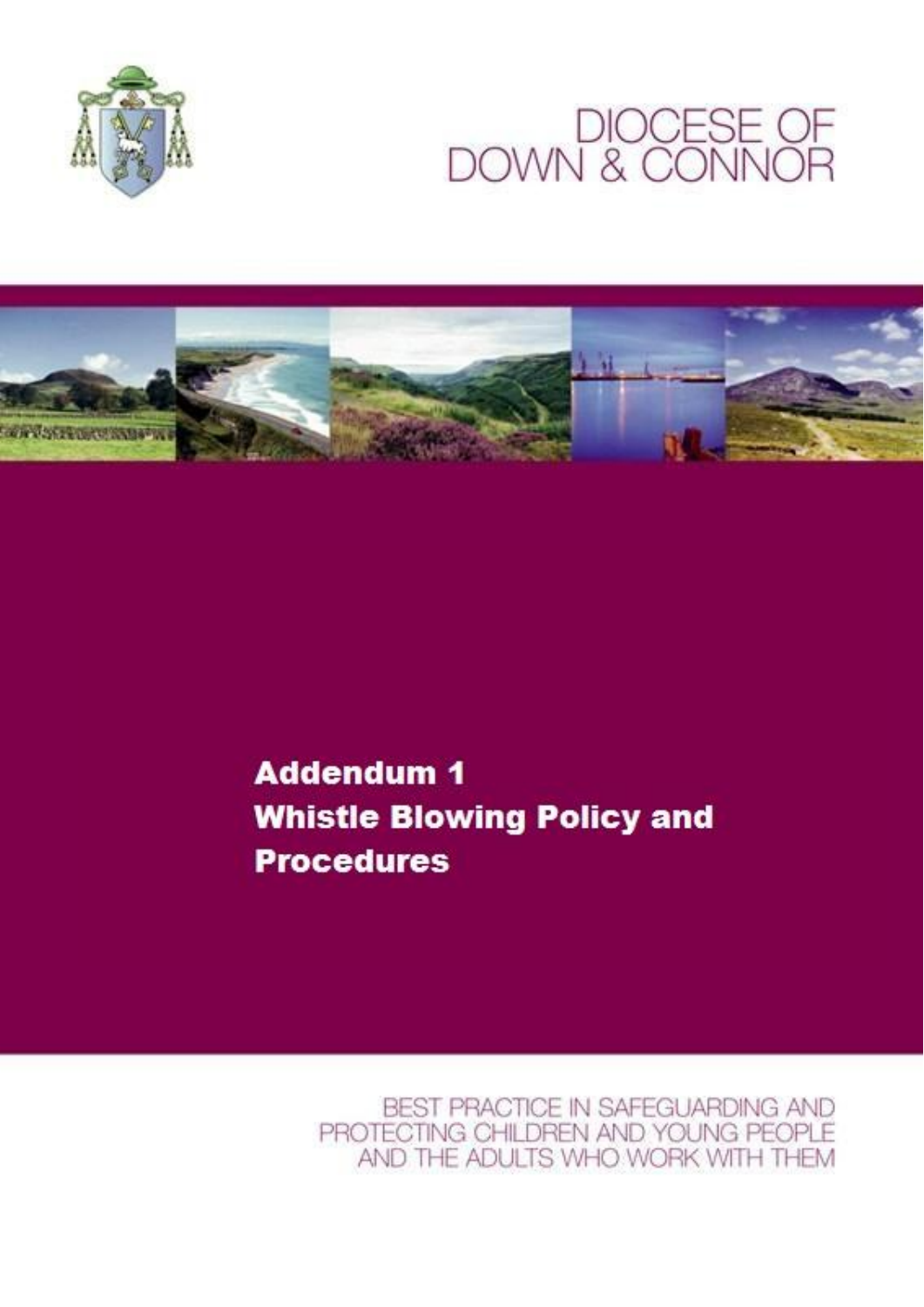# **ADDENDUM 1: DIOCESE OF DOWN AND CONNOR CHILD PROTECTION POLICY AND PROCEDURES.**

# **WHISTLE BLOWING POLICY AND PROCEDURES**

#### *FOR ALL EMPLOYEES AND VOLUNTEERS WORKING IN THE DIOCESE OF DOWN AND CONNOR*

#### **INTRODUCTION**

This policy and guidance is written for all employees and volunteers working with children and young people within the parishes of the Diocese of Down and Connor. It does not apply to the staff in parish schools who will follow their own policies and procedures.

Safeguarding children and young people requires staff working with children and families to be committed to the highest possible standards of openness, integrity and transparency. Staff and volunteers must acknowledge their individual responsibility to bring matters of concern to the attention of senior management and/or relevant agencies. Although this can be difficult, this is particularly important where the welfare of children may be at risk.

You may be the first to recognise that something is wrong but may not feel able to express your concerns out of a feeling that this would be disloyal to colleagues or you may fear harassment or victimisation. These feelings, however natural, must never result in a child or young person continuing to be unnecessarily at risk. Remember it is often the most vulnerable children or young persons who are targeted. These children need someone like you to safeguard their welfare.

# **1. AIMS AND SCOPE OF THIS POLICY**

This policy aims to:

- encourage all staff and volunteers to feel confident in raising serious concerns and to question and act upon concerns about practice
- provide avenues for you to raise those concerns and receive feedback on any action taken
- ensure that you receive a response to your concerns and that you are aware of how to pursue them if you are not satisfied
- reassure you that you will be protected from possible reprisals or victimisation if you have a reasonable belief that you have made any disclosure in good faith.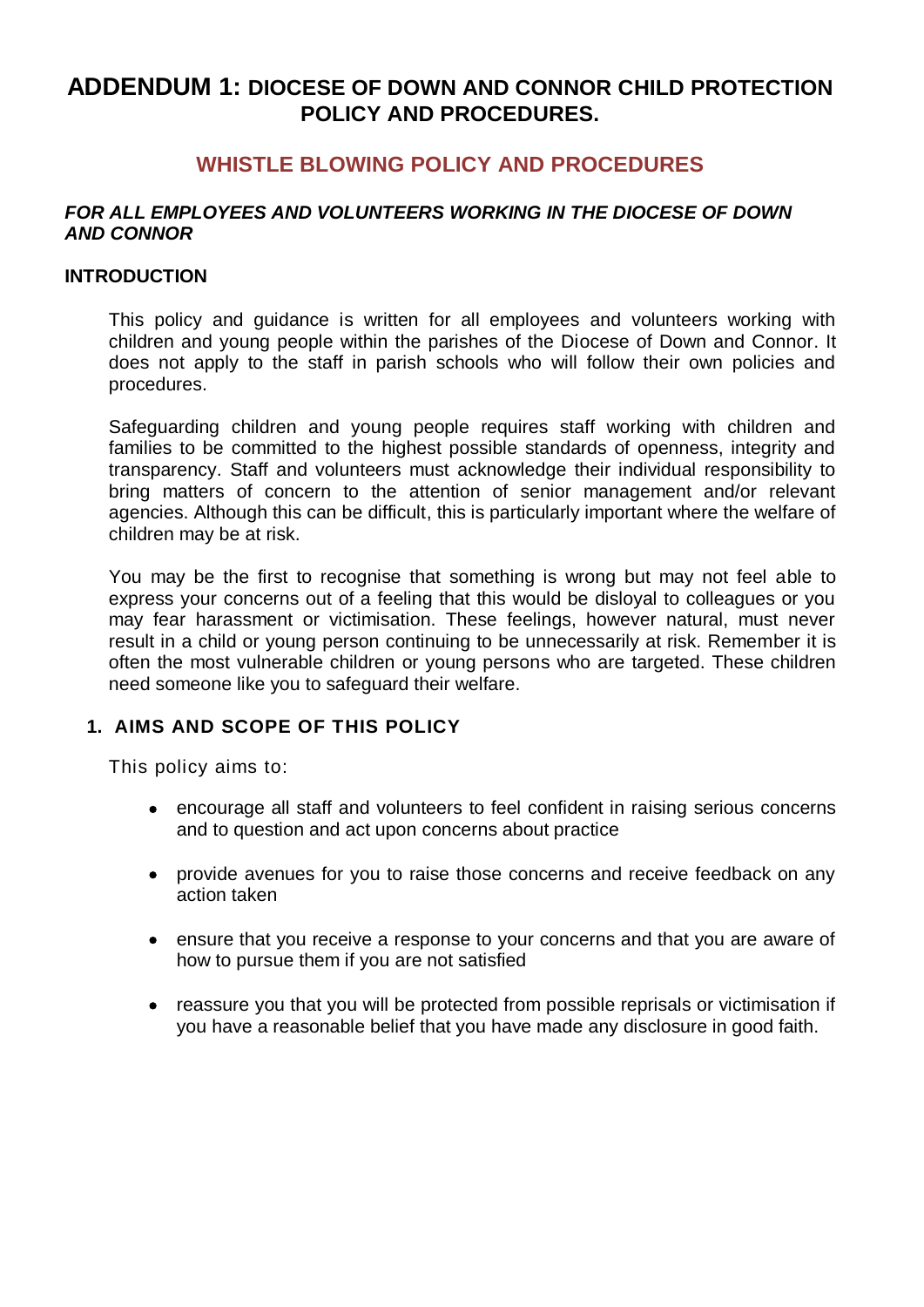# **2. WHISTLEBLOWING**

Whistleblowing is the term used when someone who works for or in an organisation (paid or voluntary) wishes to raise concerns about malpractice in the organisation, for example crimes, civil offences, dangers to health and safety and the cover up of these. In the case of safeguarding these concerns are likely to be about activity that presents a risk to children or systemic failure in relation to children and/or the services they receive. It applies when you have no vested interest and are acting as a witness to misconduct or malpractice that you have observed.

# **3. SAFEGUARDS:**

# **Harassment or Victimisation**

The Diocese of Down and Connor is committed to good practice and high standards and wants to be supportive of employees and all others who contribute to the work of the Diocese.

The Diocese recognises that the decision to report a concern can be a difficult one to make. If what you are saying is true, you should have nothing to fear because you will be doing your duty to your employer and those for whom you are providing a service.

The Diocese will not tolerate any harassment or victimisation (including informal pressures) and will take appropriate action to protect you when you raise a concern in good faith.

Thus, any serious concerns that you have about any aspects relating to parish life or the conduct of other Diocesan employees or others acting on behalf of the Diocese can be reported under the Whistleblowing Policy.

This may be about something that:-

- makes you feel uncomfortable in terms of known standards, your experience or the standards you believe the Diocese of Down and Connor subscribes to; or
- is against the Catholic Church's Constitution or policies; or
- falls below established standards of practice; or
- amounts to improper conduct.

# **4. CONFIDENTIALITY:**

All concerns will be treated in confidence and every effort will be made not to reveal your identity if you so wish. At the appropriate time, however, you may need to come forward as a witness.

# **5. ANONYMOUS ALLEGATIONS:**

This policy encourages you to put your name to your allegation whenever possible. Concerns expressed anonymously will be considered and addressed but will be treated with extra caution and at the discretion of the Diocese of Down and Connor. It should be remembered that wherever possible confidentiality will be preserved.

In exercising this discretion the factors to be taken into account would include:-

- the seriousness of the issues raised:
- the credibility of the concern; and
- the likelihood of confirming the allegation from attributable sources.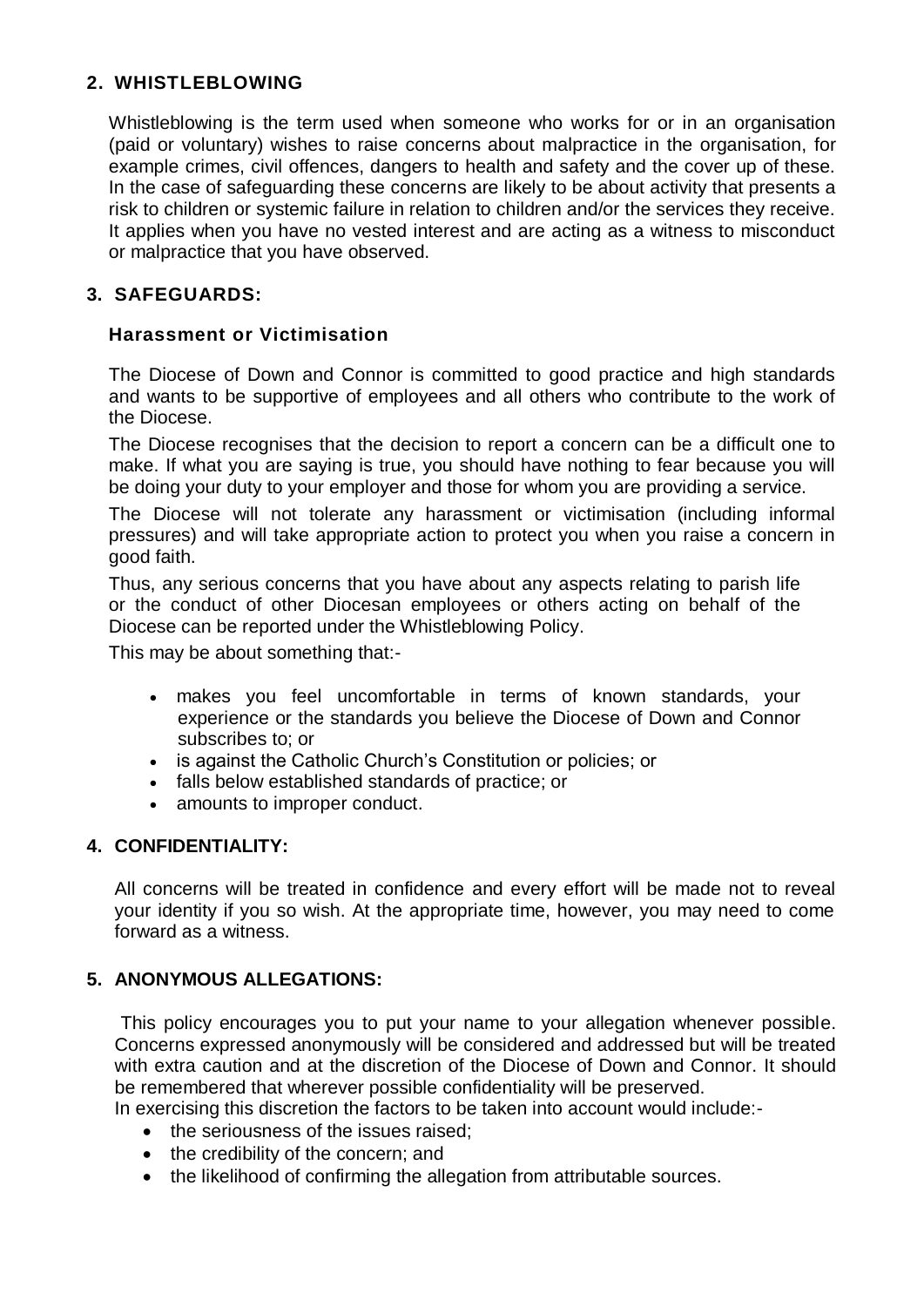### **6. UNTRUE/UNFOUNDED ALLEGATIONS:**

If you make an allegation in good faith, but it is not confirmed by the investigation, no action will be taken against you. If, however, you make an allegation frivolously, maliciously or for personal gain, disciplinary action may be taken against you.

#### *Don't think what if I'm wrong - think what if I'm right*

#### **7. REASONS FOR WHISTLEBLOWING:**

There are good reasons for speaking out about concerns that come to your attention:

- Each individual has a responsibility for raising concerns about unacceptable practice or behaviour;
- To prevent the problem worsening or widening;
- To protect or reduce risks to others;
- To prevent becoming implicated yourself.

### **8. WHAT STOPS PEOPLE FROM WHISTLEBLOWING:**

It is recognised that people can have genuine fears and misgivings about raising any concerns. These can be:

- Fear of starting a chain of events which spirals out of control;
- Disrupting the work;
- Fear of getting it wrong;
- Fear of repercussions or damaging careers;
- Fear of not being believed.

It is important however not to ignore the concerns you have. If it helps you are encouraged to seek help and support from a colleague.

#### **9. HOW TO RAISE A CONCERN:**

You should voice your concerns, suspicions or uneasiness as soon as you feel you can - the earlier a concern is expressed the easier and sooner action can be taken.

Try to pinpoint exactly what practice is concerning you and why.

Approach your immediate manager/ group leader or Designated Officer for the Diocese.

If your concern is about your immediate manager / group leader speak to the Designated Officer or if you feel you need to take it to someone outside of the Safeguarding office then make contact with the Chancellor or the Bishop of Down and Connor.

Concerns may be raised verbally or in writing. If you wish to make a written report, you are invited to use the following format:-

- the background and history of the concern (giving relevant dates);
- the reason why you are particularly concerned about the situation.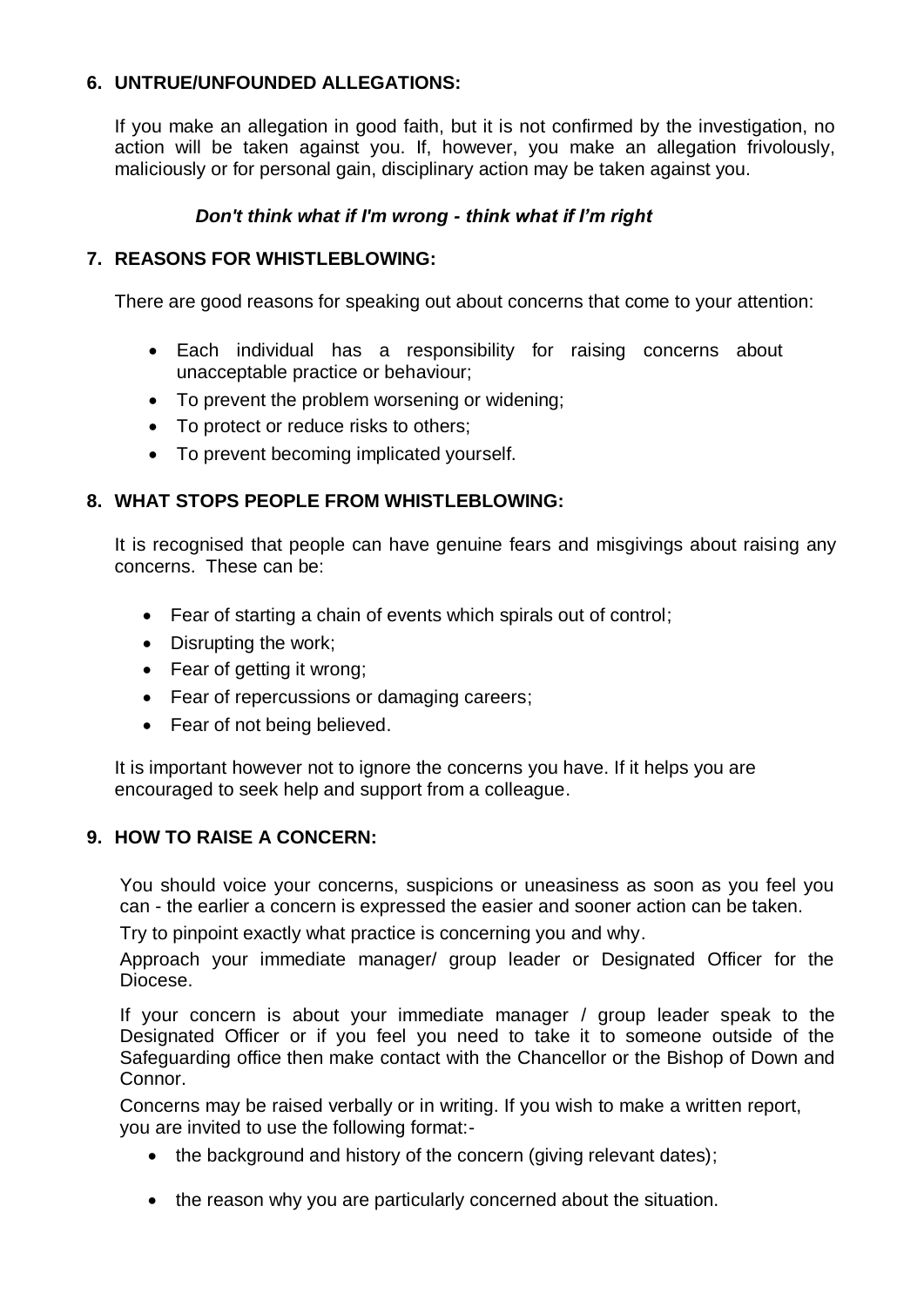If your concern is raised verbally, a written note will be taken in line with the format above.

Although you are not expected to prove beyond doubt the truth of an allegation, you will need to demonstrate to the person contacted that there are reasonable grounds for your concern.

Advice or guidance on how to pursue matters of concern may be obtained from your line manager or the people named at the end of this document.

You may wish to consider discussing your concern with a colleague first and you may find it easier to raise the matter if there are two (or more) of you who have had the same experience or have the same concerns. You may invite a work colleague to be present during any meetings or interviews in connection with the concerns you have raised.

### **10. HOW THE DIOCESE WILL RESPOND:**

The person to whom you report your concerns under this policy must, in turn, report them to the Designated Officer within five working days. If the concern raised indicates immediate risk it would be expected that this is brought to the attention of the Diocesan Safeguarding Office immediately and no later than within 24 hours.

The Diocese of Down and Connor will respond to your concerns. Do not forget that testing out your concerns is not the same as either accepting or rejecting them.

Where appropriate, the matters raised may:-

- be investigated by management, internal audit, or through the disciplinary process
- be referred to the police
- be referred to the external auditor (i.e. National Board for Safeguarding Children in the Catholic Church in Ireland- NSBCCC)
- form the subject of an independent inquiry.

In order to protect individuals and those accused of misdeeds or possible malpractice, initial enquiries will be made to decide whether an investigation is appropriate and, if so, what form it should take. The overriding principle which the Diocese will have in mind is the public interest. Concerns or allegations which fall within the scope of specific procedures (for example, child protection, vulnerable adults, and discrimination or harassment issues) will normally be referred for consideration under those procedures.

Some concerns may be resolved by agreed action without the need for investigation. If urgent action is required this will be taken before any investigation is conducted. Within ten working days of a concern being raised, the Diocese will write to you:-

- acknowledging that the concern has been received;
- indicating how the Diocese proposes to deal with the matter;
- giving an estimate of how long it will take to provide a final response;
- telling you whether any initial enquiries have been made;
- supplying you with information on support available from the Diocese, and
- telling you whether further investigations will take place and if not, why not.

The amount of contact between the officers considering the issues and you will